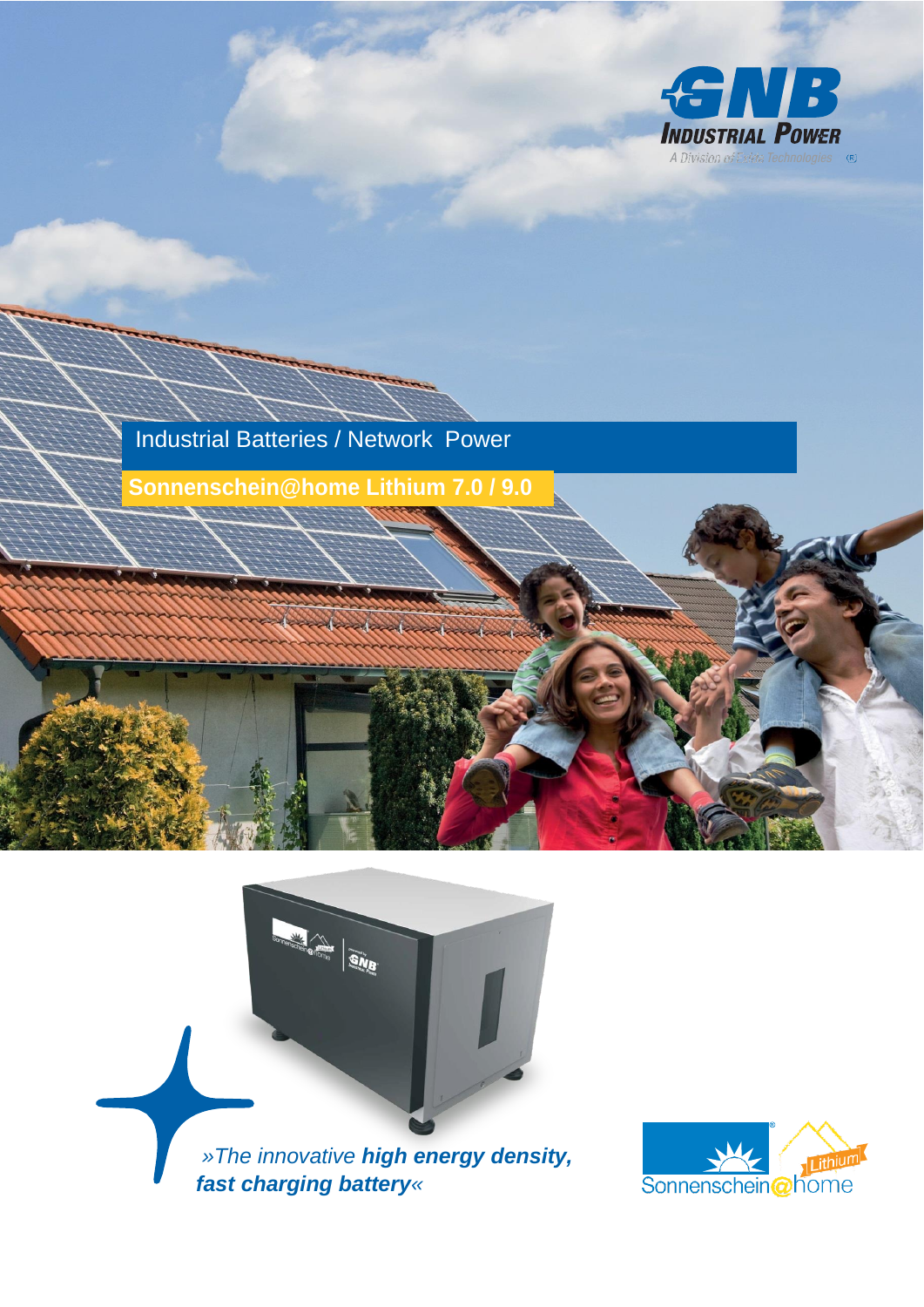

## Renewable Energy meets high-performance storage and fast charging batteries

## Sunny outlook for self-generated power

More than ever before the world is focused on renewable energy and developing more responsible technologies. With Sonnenschein@home everybody can contribute to a better environment and save money. GNB® Industrial Power offers an excellent energy storage solution with its Sonnenschein@home Lithium battery 7.0/9.0. The Sonnenschein@home Lithium battery provides ideal performance in a variety of applications. Be on the sunny side with Sonnenschein@home!

## Sonnenschein@home Lithium 7.0/9.0

The Sonnenschein Lithium SHL48V modules are ideal when Advanced Energy Systems are required. Excellent float and cycle life with zero maintenance offers end-users significant cost of ownership savings. The state-of-the-art safety hardware offers our customers complete peace of mind.

Every module contains its own Battery Management System. Up to 12 modules can be connected in parallel. In a parallel configuration one module assumes the role of Master BMS. The Master BMS communicates with the Energy Management System of approved inverters.

## **Main Product Features**





| <b>General Properties</b> | SL@home 7.0 SL@home 9.0                                                              |                                     |
|---------------------------|--------------------------------------------------------------------------------------|-------------------------------------|
| Nominal voltage           | 55,5 V                                                                               | 54.0 V                              |
| Capacity                  | 121,5 Ah                                                                             | 156.6 Ah                            |
| Nominal energy            | 6,8 kWh                                                                              | 8.5 kWh                             |
| Available energy          | 5,4 kWh                                                                              | 6.8kWh                              |
| Number of cycles          | 5000                                                                                 | 5000                                |
| Discharge depth (DOD)     | 80%                                                                                  | 80%                                 |
| Max. discharge current    | 300 A (3 sec.)                                                                       | 300 A (3 sec.)                      |
| <b>Protection class</b>   | IP 21                                                                                | IP21                                |
| Operating temperature     | $0^{\circ}$ C bis + 45 $^{\circ}$ C                                                  | $0^{\circ}$ C bis + 45 $^{\circ}$ C |
| Max. humidity             | 85% non-condensing                                                                   | 85% non-condensing                  |
| Connection                | two 50 mm <sup>2</sup> DC cables with two 50 mm <sup>2</sup> DC cables<br>cablelugM8 | with cable lug M8                   |
| Dimensions W x H x D      | approx. 640 mm x 465<br>mm x 490 mm                                                  | approx. 640 mm x<br>465 mm x 490 mm |
| Weight                    | 95 kg                                                                                | 97 kg                               |